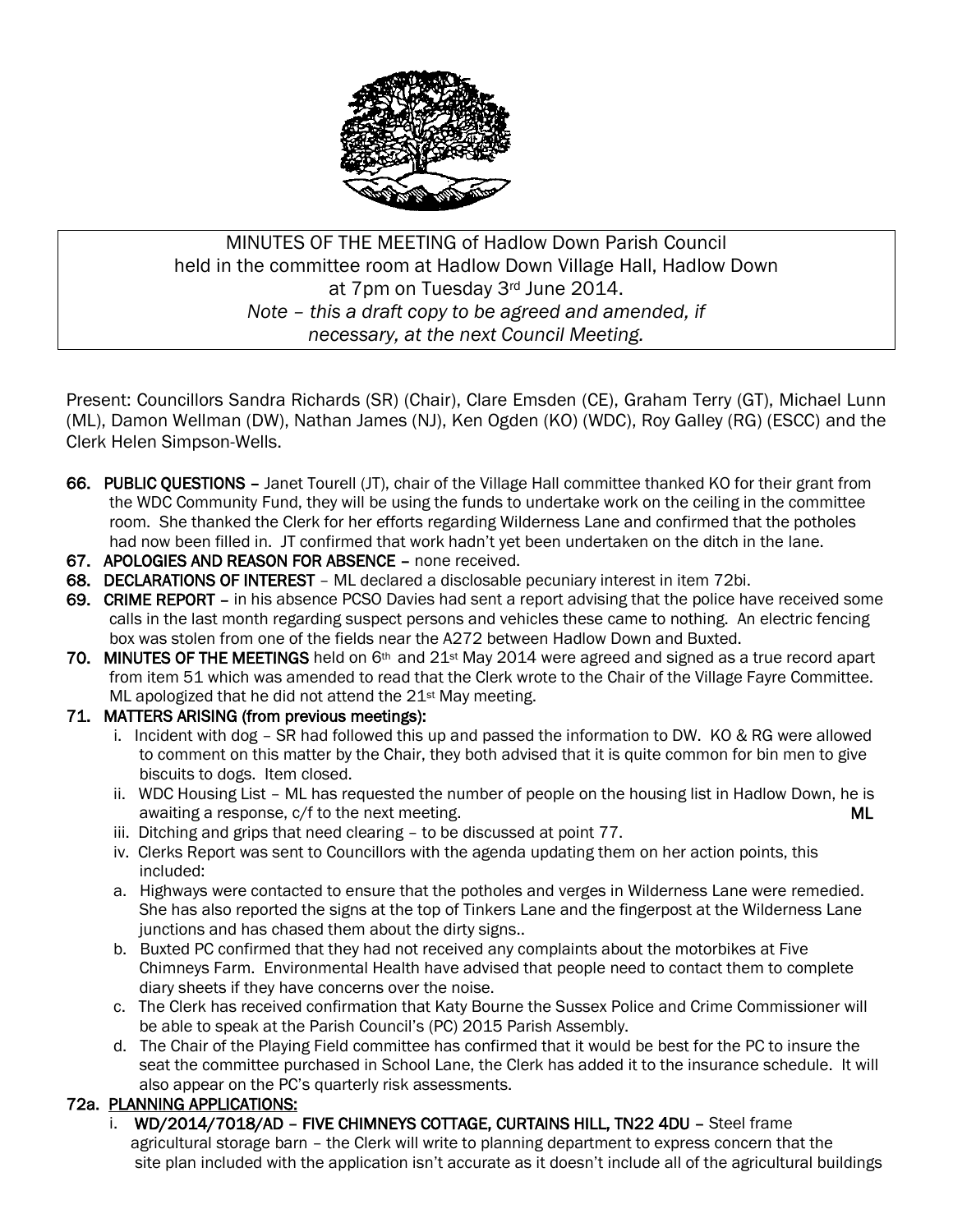on the site, namely that a large green barn is missing. They feel that it is overdevelopment of the site in an AONB and that the need for further agricultural development has not been demonstrated at this time.  $(6/0)$ 

 ii. WD/2014/0990/F – THE OASTS, BROADREED FARM, CRIERS LANE, FIVE ASHES TN20 6LG – Partial conversion of existing garage to provide annexed accommodation – The Parish Council object to the application as the plans show a home office which is inconsistent with the application which lists it as to 'provide annexed accommodation'. (5/1)

## b. APPROVED APPLICATIONS:

i. WD/2014/0537/FT - COOPERS FARM, FIVE CHIMNEYS LANE - retention of a mobile home and leanto extension for 2 year period

### c. PLANNING MATTERS:

 i. The Clerk had been contacted by a resident regarding her planning application, she had been informed by WDC that her property fell within the 7km Ashdown Forest exclusion zone, the Clerk had questioned this with WDC who had measured it and confirmed that it wasn't within the zone. The Clerk has requested a definitive map of the zone.

 DW advised that he raised about the lack of a definitive map at the Parish Planning Panel meeting and WDC have confirmed that they are looking at producing a map and have advised their officers that any applications within 500m of either side of the boundary will need to be referred to an officer to check as to whether or not they fall within the zone.

- 73. REPORTS FROM CLLR. ROY GALLEY, ESCC & CLLR. KEN OGDEN WDC. RG advised that a plan is due out for recycling sites and the PC may be consulted on this. ESCC are producing a report in response to the Ofsted report on council services for looked after children, the main concern is over what happens to these young people when they are 18. There will be a consultation over the Meals on Wheels service which is now only used by about 540 people. ESCC have registered their support for a  $2<sup>nd</sup>$  runway at Gatwick. He advised that Hastingford Lane has now been resurfaced. Some Councillors raised concerns about drain covers being higher than the road surface especially 2 on the east side and that there is already some cracking of the road surface. The Clerk will raise with Highways. Clerk KO congratulated the Clerk on raising with WDC about the lack of a definitive map for the Ashdown Forest 7km zone and that action was now being taken over this. He confirmed that the word SANGS is not in the Habitat Regulations, this originated from the Thames Basement area which has a different layout to the Wealden area.
- 74. BANK RECONCILIATION: –for 23rd May 2014 agreed and signed.

## 75. OTHER FINANCE MATTERS :

- i. The payment to Helen Simpson-Wells of £39.64 for mileage and expenses paid at the last meeting and the payments of £289.43 to AON, £249.48 to WDC for litter bin emptying and £168 to Compact Cutting for burial ground maintenance that have been paid since the last meeting were ratified.
- ii. The Clerk updated the PC on the payment to WDC for dog bin emptying that had been paid twice, WDC will be sending a credit to the PC for £142.56.
- iii. The annual accounts were agreed and signed.
- iv. & v. The Clerk had sent details of the tenders for the maintenance of the play area and the burial ground to Councillors prior to the meeting, the PC decided which contractor to use for the 2 year contracts. The Clerk will write to the contractors. The contractors of the contractors of the contractors of the contractors of the contractors of the contractors of the contractors of the contractors of the contractors of
- vi. The Internal Audit report was sent to Councillors prior to the meeting, no issues were raised with this.
- vii. The Clerk had received a quote to move the litter bin next to the bus shelter forward, it was agreed that the price was too high, *DW advised that he would move it*. **DW DW**
- viii. The Clerk gave the PC details of other options for bank accounts for the reserves. It was agreed to stay with the current provider.
- ix.  $1<sup>st</sup>$  aid training for the Emergency Plan committee the PC were advised that the TN22 Club are currently organizing some 1st aid training for their volunteers. The *Clerk will contact the group to find out what level of training they are doing and what the cost would be for the PC if the Emergency Plan committee could also be involved in this training.* **The committee could also be involved in this training.**

 NJ updated the PC on the training available from the Red Cross. If the training isn't suitable or available through the TN22 club the PC agreed to support the committee with the expenditure of £75 per committee member providing that the 1st aid training through the Red Cross would be valid for 3 years.

76. COMMUNITY PLAN – ML updated the PC on his recent meeting with Matt Pitt and Mark Davis regarding mapping and licensing. The PC is currently licensed with the Public Sector Mapping Agreement and would therefore be able to use the maps. ML advised that the village website would not be able to handle the the mapping. The High Weald website has the ability to host the mapping and the PC would have their own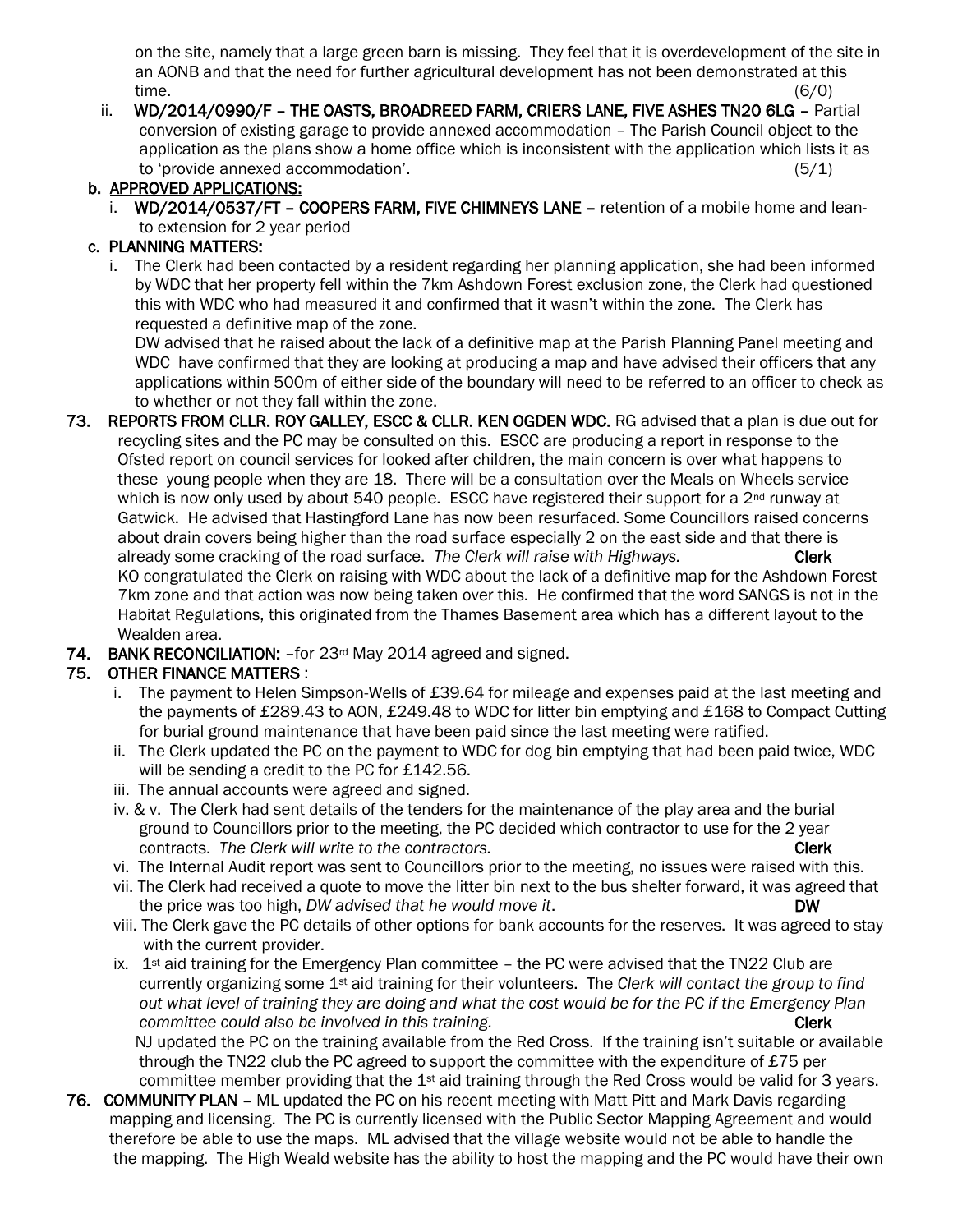site and be able to update it. The copyright for the tithe maps is held by ESCC Records Office and High Weald would need the licence for these maps in order to host them. The Chair thanked RG, as the ESCC representative, for the assistance that they have given to the working party.

 The Chair updated the PC on the plans for circular walks and advised that they are due to have a meeting to discuss the linking of the bridlepaths.

*It was agreed that the Chair would write to Eddie Westfield regarding the website.* SR

77. CHECKING OF GULLIES – the Clerk had been sent a map of the gullies in the area. It was agreed to divide these between the Councillors in order that they can check the ditches, grips and gullies and advise the Clerk if work is required. *GT will check whether the gullies have been cleared in Waghorns Lane and will inform the Clerk if they haven't been done.* **CHE ALL A RESERVENT AND RESERVENT AND RESERVENT AND RESERVENT AND RESERVENT AND RESERVENT AND RESERVENT AND RESERVENT AND RESERVENT AND RESERVENT AND RESERVENT AND RESERV** 

 DW to cover Tinkers Lane and the surrounding area. GT Stocklands, Stonehurst, Criers and Brick Kiln Lanes, CE the south west area, NJ the centre of the village and ML & SR the mid area of the village. *The Chair will produce a map of the areas and will send it to the Clerk so that she can allocate the gully maps.* 

SR

 The Clerk confirmed with Councillors that they all had yellow vests and that they would decide if a risk assessment was required for the area they were covering*. It was agreed that the gullies, ditches and grips would all be checked by the end of August.* ALL

- 78. VILLAGE FAYRE– the Clerk confirmed the cost of a pitch, *it was agreed for her to book a pitch*. Clerk
- 79. NEW COMMUNITY CENTRE a Councillor advised that the Community Centre committee were holding a public meeting on 18th July. JT was invited to comment, she advised that in trying to eventually merge the Village Hall and the Community Centre committees and form a Charitable Incorporated Organisation (CIO), the Charity Commission have raised about clause 26 of the 1995 Village Hall Scheme document regarding a sale and a public meeting was therefore being held. The Clerk raised about the necessity of a public meeting in the future regarding the disposal of the Village Hall site and that the PC would need to be involved, the Chair confirmed that she had reiterated this to the Community Centre committee. It was confirmed that the Business Plan had been produced however the PC haven't yet seen a copy of it. The Clerk queried how much the PC was involved, it was felt that as they were receiving a copy of the minutes that they were aware of any developments.
- 80. WWI COMMEMORATION the Clerk had been contacted by Mike Ford regarding the planting of poppy seeds in the village. It was agreed that *ML would contact Mike and offer to plant some at the bottom of his field in order that they can be seen by people entering the village, the remaining seeds will be planted in Hut Lane.* ML

The Clerk confirmed that a service was being held on 4<sup>th</sup> August at St Mark's Church, the Chair will be laying a wreath.

### 81. REPORTS FROM COUNCILLORS (COUNCIL MATTERS AND OUTSIDE BODIES):

- i. Cllr. Michael Lunn highlighted the problem with water in School Lane, it has been reported to the water authority however they have advised that it isn't from their pipes, *the Clerk will report to WDC housing authority and also contact ESCC Highways regarding the blocked gully.* Clerk
- ii. Cllr. Damon Wellman advised that planning enforcement are investigating about the motorbikes at Five Chimneys. They have also responded to the PC regarding Cart Lodge and have confirmed that the caravan on the site isn't currently breaching planning conditions. From the Parish Planning Panel meeting DW advised that the inspector had agreed with WDC's decision that SANGS and SAMMS would both need to be met for Rose Cottage in Buxted. With regard to the Core Strategy London cannot fit in all the houses they need and are therefore pushing them out to Kent and Surrey. Tunbridge Wells can't fit in all of theirs so are heading to North Wealden and Brighton's allocation is heading to South Wealden. Permitted Development Rights are going to consultation again. DW updated the PC on changes of use from agricultural to residential, on equestrian use and from offices to residential.
- iii. Cllr. Nathan James advised that the PC had been contacted by the Playing Field committee for their comments regarding a planned camping event at the Playing Field. The committee have confirmed that the music will stop at 11pm and that they can ask for a risk disclaimer if that should be required, he also commented on the response from the insurance company. It was agreed that the *Clerk would respond to the committee advising that it was not for the PC to comment, however their only suggestion was that the committee police the event.* Clerk **Clerk Clerk**
- iv. Cllr. Clare Emsden advised that she had sent the specification for Byeway 24 to DW for his comments. She updated the PC on an email received from a resident regarding the state of the footpath heading east from Wheelers Lane and requested that the PC be copied in on the email and the Clerk's response. It was agreed that the *Clerk would write to the owners of Michel Delving house to request that their hedge be cut back.* Clerk